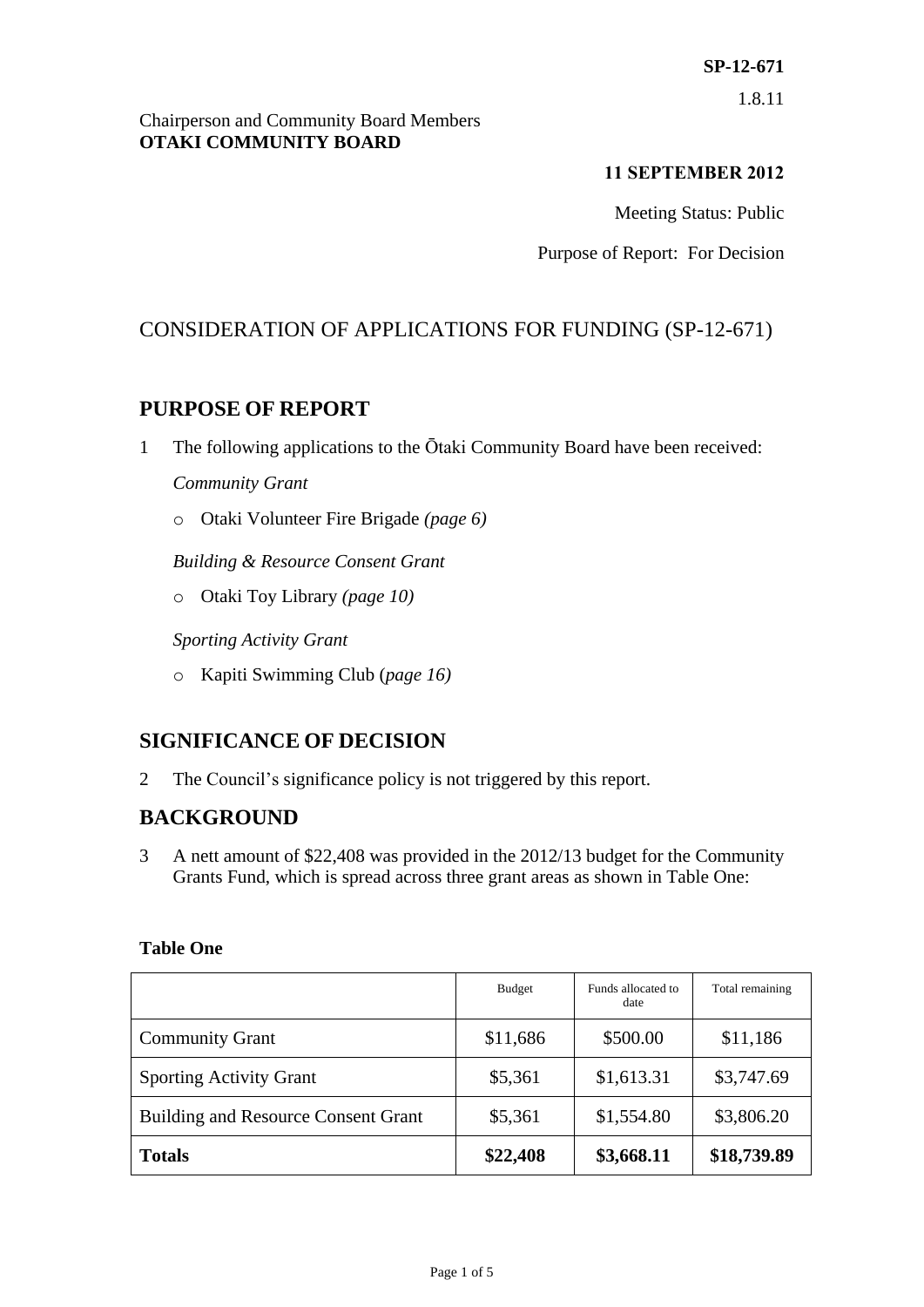# **CONSIDERATIONS**

Issues

- 4 Grants are allocated in accordance with established criteria (copies attached).
- 5 One application has been received for a Community Grant.
- 6 One application has been received for a Building & Resource Consent Grant.
- 7 One application has been received for a Sporting Activity Grant.

#### *Applications to the Community Grants Fund*

- 8 Otaki Volunteer Fire Brigade (*page 6)*
	- 8.1 The Otaki Volunteer Fire Brigade has applied for a grant for \$500 to assist with the costs of the Annual Honours presentation evening in September.
	- 8.2 This application can be considered under Eligibility Purposes 3: *Activities that encourage the development of cultural, environmental, social or educational activities within the local district.*

*Applications to the Building & Resource Consent Grants Fund*

- 9 Otaki Toy Library *(page 10)*
	- 9.1 The Otaki Toy Library has applied for a grant for \$500 to assist with the cost of rent for the Otaki Toy Library.
	- *9.2* These applications can be considered under Eligible Purposes: *5. Remission of hall rentals for worthy causes in line with Council policy that all remissions of hall rentals be accounted for by being funded as grants from approved grants budgets under the control of the Council, Wards Committee or Community Board.*

#### *Applications to the Sporting Activity Grants Fund*

- 10 Kapiti Swimming Club *(page 16)*
	- 10.1 The Kapiti Swimming Club has applied for a grant for \$500 to assist with some of the costs of pool hire.
	- *10.2* These applications can be considered under Eligible Purposes: *1. Unique or infrequent sports and active recreation events which are important to the Ōtaki Ward; 2. Special events that will promote the town and enhance opportunities within the town; 3. Activities that encourage the development of sports and active recreation activities within the Ōtaki Ward; 4. Unique and especially meritorious effort in sport or recreation events that otherwise meet none of the above criteria, at the discretion of the Board.*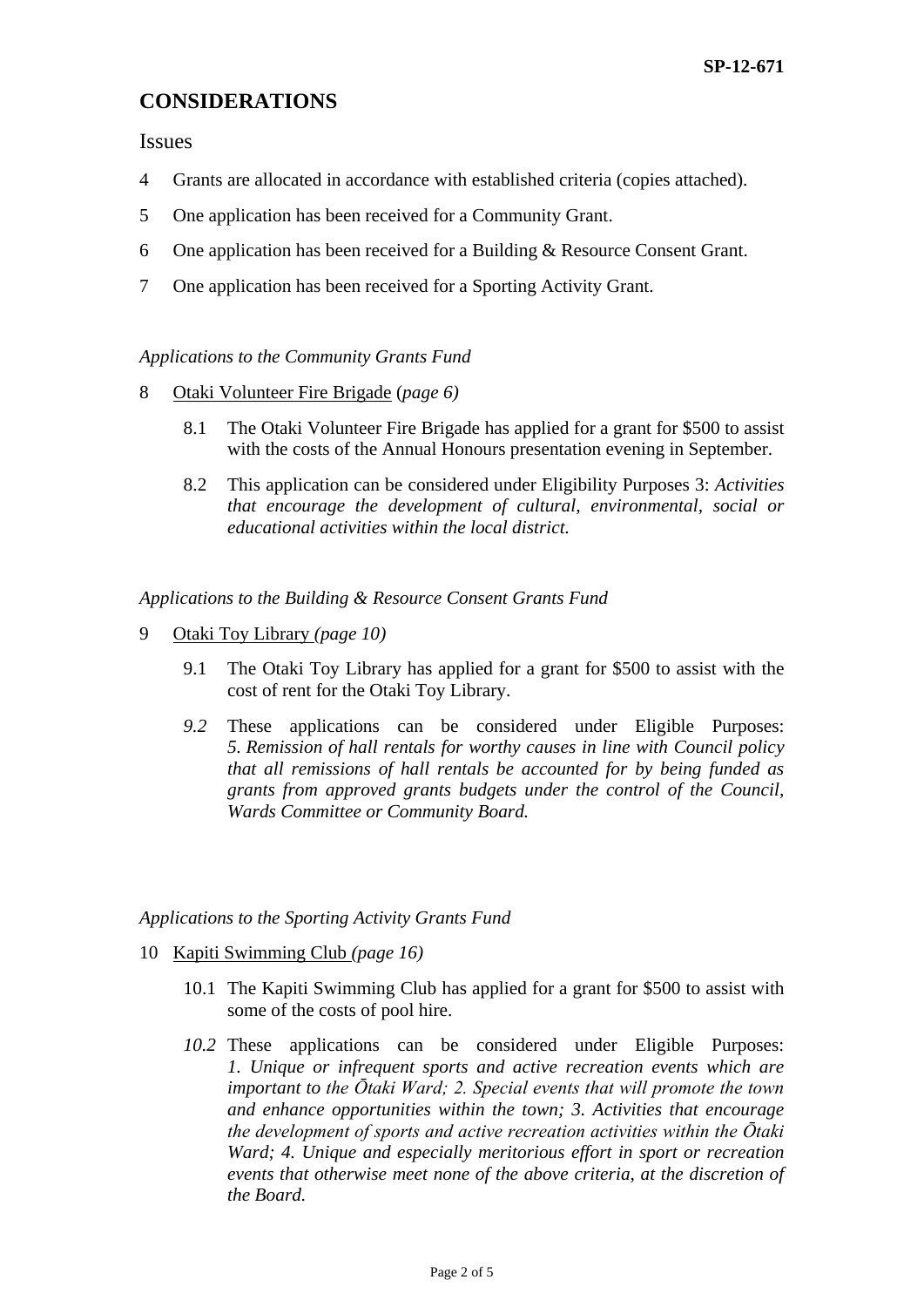### Financial Considerations

- 11 An amount of \$22,408 was provided in the 2012/13 budget for the Community Grants Fund.
- 12 The following list shows all grants made from the Ōtaki Community Grants, Sporting Activity Grants and the Building & Resource Consents Grants in the 2012/13 financial year for the Board's consideration:

Community Grants

| <b>Meeting</b><br>Date       | <b>Recipient</b>                       | Amount      | <b>Purpose of Grant</b>                                    | <b>Report Back</b><br><b>Received</b> |
|------------------------------|----------------------------------------|-------------|------------------------------------------------------------|---------------------------------------|
| 31/7/12                      | Kapiti Kids<br><b>Motivation Trust</b> | \$500       | To assist with costs of school<br>visits by KKMT speakers. |                                       |
| <b>Total Budget</b>          |                                        | \$11,686.00 |                                                            |                                       |
| <b>Total Granted to date</b> |                                        | \$500.00    |                                                            |                                       |
| <b>Total Remaining</b>       |                                        | \$11,186.00 |                                                            |                                       |
|                              |                                        |             |                                                            |                                       |

### Sporting Activity Grants

| <b>Meeting</b><br><b>Date</b> | <b>Recipient</b>                                     | <b>Amount</b> | <b>Purpose of Grant</b>                                                                                      | <b>Report Back</b><br><b>Received</b> |
|-------------------------------|------------------------------------------------------|---------------|--------------------------------------------------------------------------------------------------------------|---------------------------------------|
| 31/7/12                       | Alana Fraser                                         | \$200         | To assist with costs of attending<br>the Australian National Youth<br>Champs with the NZ U17 girl's<br>team. |                                       |
| 31/7/12                       | Anya George                                          | \$500         | To assist with the costs of<br>attending an Outward Bounds<br>course.                                        |                                       |
| 31/7/12                       | Otaki College Senior<br><b>Netball Team</b>          | \$500         | To assist with the costs of<br>attending the Lower North<br>Island Netball Competition in<br>September.      |                                       |
| 31/7/12                       | <b>Big Bang Adventure</b><br><b>Charitable Trust</b> | \$413.31      | To assist with the costs for the<br>Big Bang Adventure race in<br>November.                                  |                                       |
| <b>Total Budget</b>           |                                                      | \$5,361.00    |                                                                                                              |                                       |
| <b>Total Granted to date</b>  |                                                      | \$1,613.31    |                                                                                                              |                                       |
| <b>Total Remaining</b>        |                                                      | \$3,747.69    |                                                                                                              |                                       |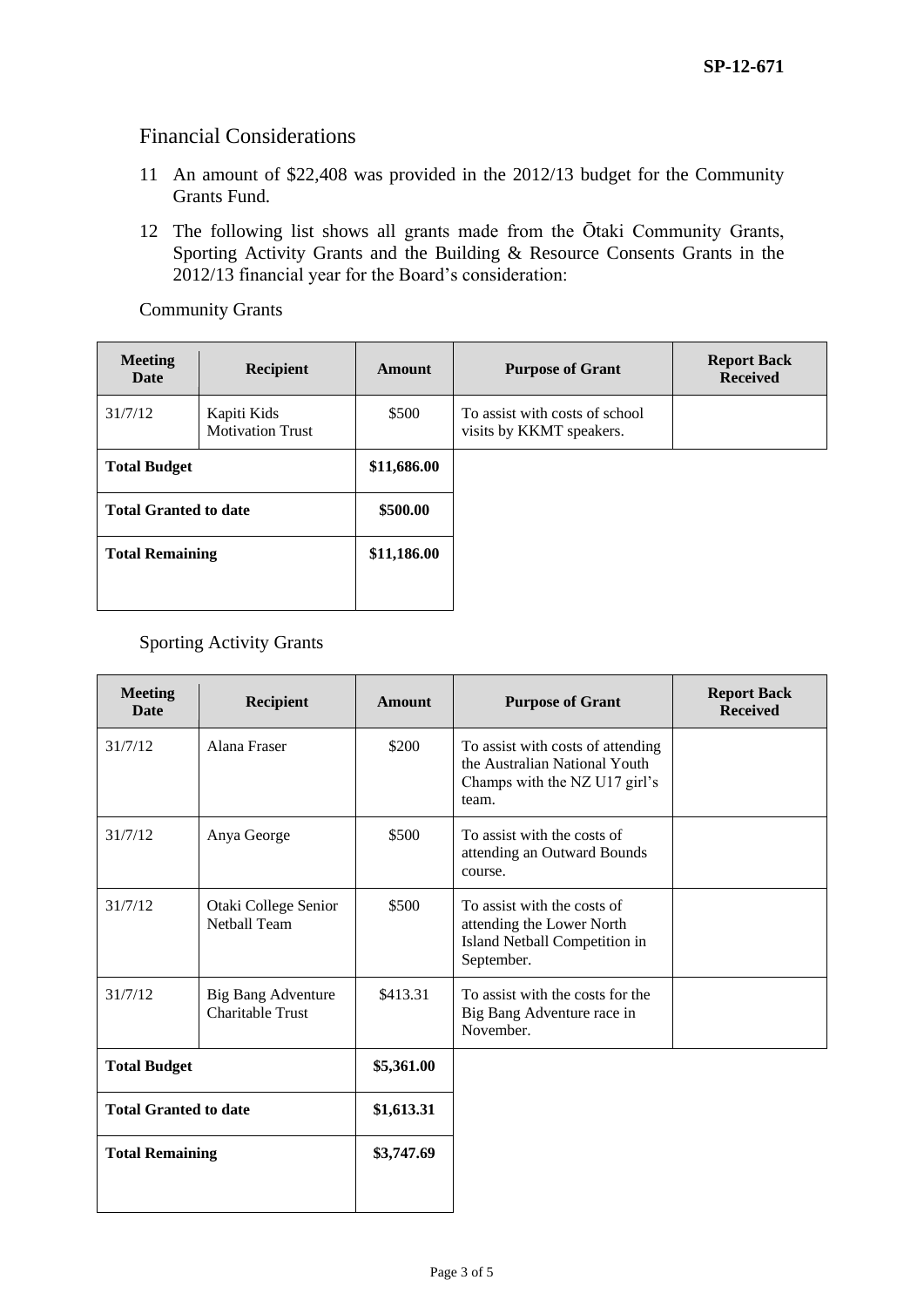| <b>Meeting</b><br><b>Date</b> | <b>Recipient</b>                                    | Amount     | <b>Purpose of Grant</b>                                                            | <b>Report Back</b><br><b>Received</b> |
|-------------------------------|-----------------------------------------------------|------------|------------------------------------------------------------------------------------|---------------------------------------|
| 31/7/12                       | Big Bang Adventure<br>Charitable Trust              | \$209.80   | To assist with the costs for the<br>Big Bang Adventure race in<br>November.        |                                       |
| 31/7/12                       | <b>Whenua Fatales</b><br><b>Roller Derby League</b> | \$500.00   | To assist with the costs of hall<br>hireage.                                       |                                       |
| 31/7/12                       | Otaki Branch of<br><b>NZSG</b>                      | \$345.00   | To assist with the costs of hall<br>hireage for a public display of<br>genealogy.  |                                       |
| 31/7/12                       | Rotary Club of Otaki                                | \$500.00   | To assist with the costs of hall<br>hireage for the annual Book Fair<br>in August. | Received 24/8/12                      |
| <b>Total Budget</b>           |                                                     | \$5,361.00 |                                                                                    |                                       |
| <b>Total Granted to date</b>  |                                                     | \$1,554.80 |                                                                                    |                                       |
| <b>Total Remaining</b>        |                                                     | \$3,806.20 |                                                                                    |                                       |

#### Building and Resource Consent Grants

## Delegation

13 The Ōtaki Community Board has the authority to:

*"consider and approve the allocation of community-based grant funds as deemed appropriate under agreed criteria of both existing schemes and any granting schemes that may be approved through the Annual Plan process or the Long Term Council Community Plan (LTCCP) process."*

### Other Considerations

14 There are no other considerations relating to this report.

## **RECOMMENDATIONS**

15 That the Ōtaki Community Board approves a funding grant to be made to the Otaki Volunteer Fire Brigade of \$.................... from the Community Grants Fund, to assist with the costs of the Annual Honours presentation evening in September. *(page 6)*